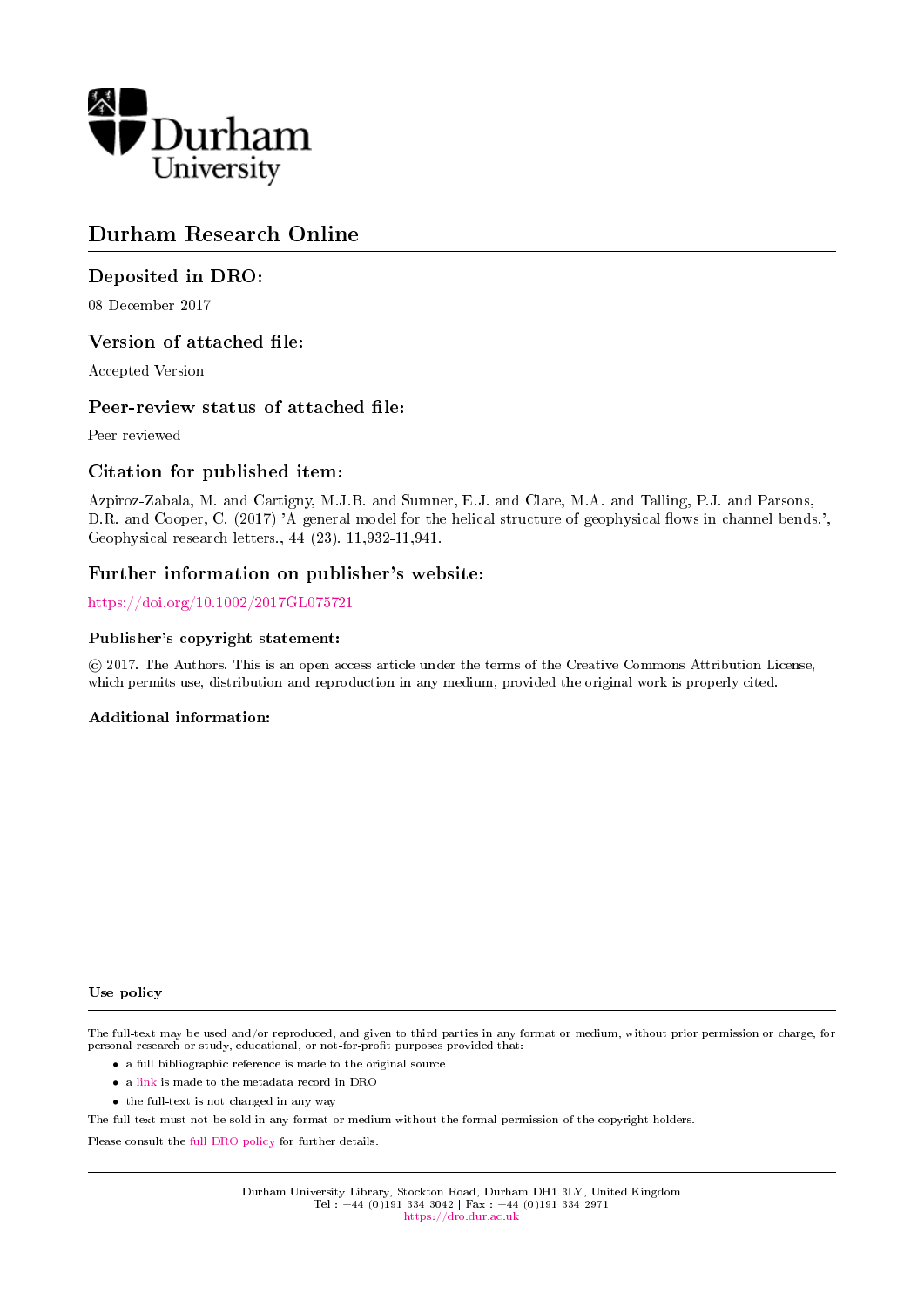# **A general model for the helical structure of geophysical flows in channel bends**

**M. Azpiroz-Zabala1,2\*, M.J.B. Cartigny<sup>3</sup> , E.J. Sumner<sup>1</sup> , M.A. Clare<sup>2</sup> , P.J. Talling<sup>3</sup> , D.R. Parsons<sup>4</sup> , C. Cooper<sup>5</sup>**

<sup>1</sup> Ocean and Earth Sciences, University of Southampton, European Way, SO14 3ZH Southampton, UK

<sup>2</sup> National Oceanography Centre, Southampton, European Way, SO14 3ZH Southampton, UK

<sup>3</sup> Departments of Earth Sciences and Geography, University of Durham, DH1 3LE Durham, UK

<sup>4</sup> Department of Geography, Environment and Earth Sciences, University of Hull, Cottingham Road, HU6 7RX Hull , UK

<sup>5</sup> formerly at Chevron Energy Technology Company, 6001 Bollinger Canyon Road, San Ramon, CA 94583 USA

\* Corresponding author: Maria Azpiroz-Zabala (m.azpiroz@soton.ac.uk)

# **Key Points:**

UUJ

- First direct measurements of the helical flow structure of turbidity currents as they travel around a bend.
- Turbidity currents of different thicknesses and velocities exhibit the same helical flow structure.
- We reconcile current controversy with a new model that explains helical flow structure for a wide range of geophysical flows.

This article has been accepted for publication and undergone full peer review but has not been through the copyediting, typesetting, pagination and proofreading process which may lead to differences between this version and the Version of Record. Please cite this article as doi: 10.1002/2017GL075721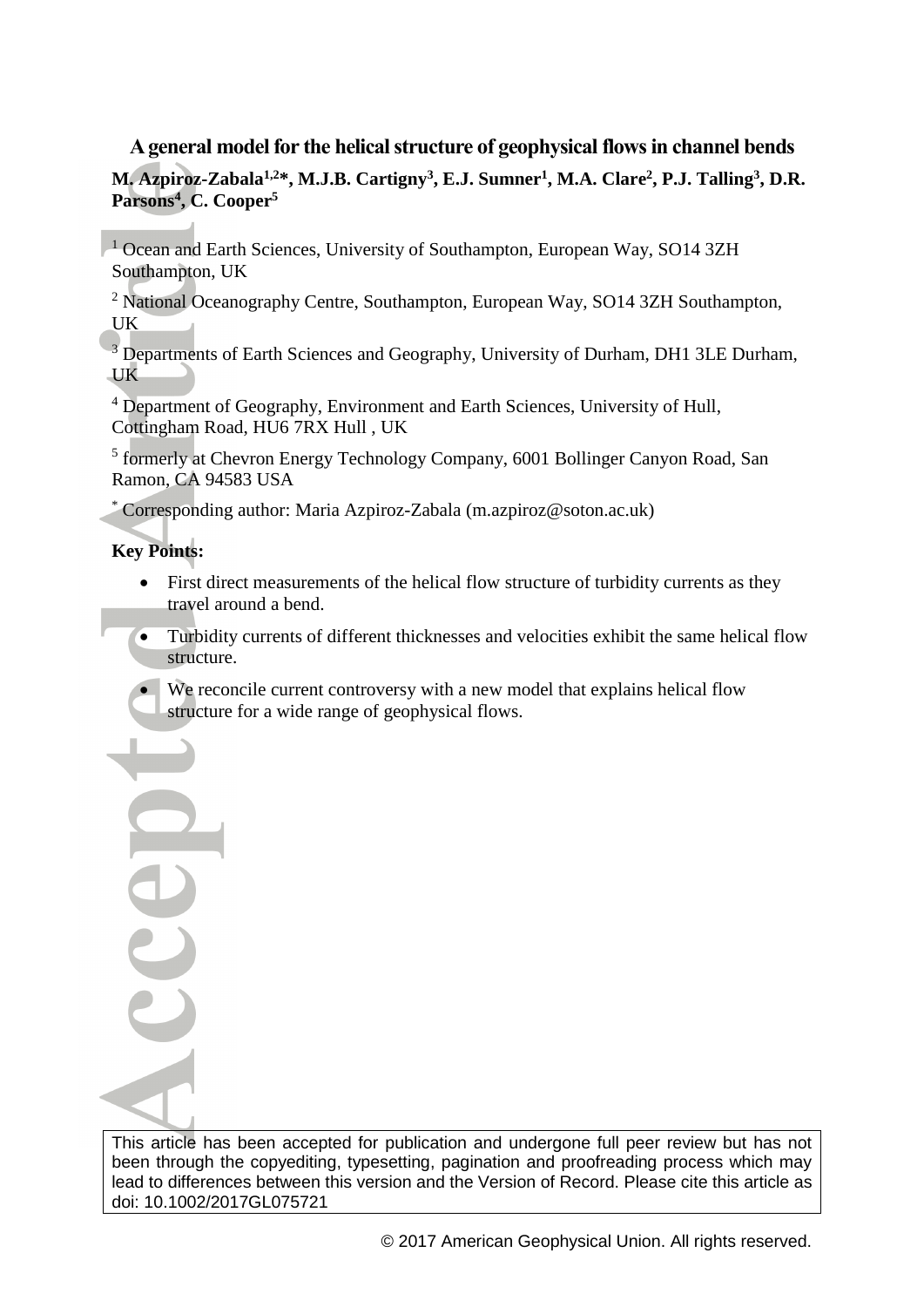### **Abstract**

Meandering channels formed by geophysical flows (e.g. rivers and seafloor turbidity currents) include the most extensive sediment transport systems on Earth. Previous measurements from rivers show how helical flow at meander bends plays a key role in sediment transport and deposition. Turbidity currents differ from rivers in both density and velocity profiles. These differences, and the lack of field measurements from turbidity currents, have led to multiple models for their helical flow around bends. Here we present the first measurements of helical flow in submarine turbidity currents. These ten flows lasted for 1-to-10 days, were up to ~80-metres thick, and displayed a consistent helical structure. This structure comprised two vertically-stacked cells, with the bottom cell rotating with the opposite direction to helical flow in rivers. Furthermore, we propose a general model that predicts the range of helical flow structures observed in rivers, estuaries and turbidity currents based on their density stratification.

### **1 Introduction**

Extensive submarine channels transport billions of tonnes of sediment for hundreds of kilometres, to form vast sedimentary deposits (called submarine fans) in the deep sea (Shepard, 1933; Normark, 1970; Savoye et al., 2009). The largest submarine fans are fed by highly sinuous submarine channels, suggesting that meander bends may enhance sediment transport distances (Pirmez and Imran, 2003; Straub et al., 2008). Submarine channels host powerful but episodic sediment-laden gravity currents called turbidity currents. Individual turbidity currents can transport more sediment than the annual flux from rivers worldwide (Talling et al., 2007). There are few direct observations of deep-sea turbidity currents (Khripounoff et al., 2003; Vangriesheim et al., 2009; Talling et al., 2015; Cooper et al., 2016). Before collection of this dataset (Cooper et al., 2013, Azpiroz-Zabala et al., 2017), there were no detailed (sub-minute) measurements from within a meander bend in the deepsea. Instead, our understanding of meandering deep-sea channels was based on laboratoryscale experiments and numerical modelling, or on comparisons to rivers, estuaries and saline density flows.

Rivers, estuaries and saline underflows display a helical flow structure when passing through a bend, which can be broken into down-stream and cross-stream components (Rozovskii, 1957; Nidzieko et al., 2009; Parsons et al., 2010; Sumner et al., 2014). The helical structure results from competing forces that drive the flow around a bend. Centrifugal acceleration drives fluid outwards causing superelevation of the flow surface at the outer bend (Rozovskii, 1957; Thorne et al., 1985). Superelevation of the flow surface causes a pressure gradient that pushes fluid close to the bed towards the inner bend (Rozovskii, 1957; Thorne et al., 1985). Because the densest fluid in a stratified flow is near the bed, this inwardly directed pressure gradient can cause dense fluid to accumulate at the inner bend resulting in lateral stratification of the flow. Lateral stratification within the flow causes lateral pressure gradients; in particular if dense fluid collects near the inner bend, then this will produce a near-bed pressure gradient that pushes fluid back towards the outer bend (Nidzieko et al., 2009; Sumner et al., 2014). The magnitude and rotation direction of helical flow cells is determined by the relative strengths of the above forces, which depend on the specific velocity and density structure of a flow and how this structure evolves around the bend. Helical flow is important because it strongly influences erosion and deposition within a channel; and is thus a fundamental control on how channels evolve (Rozovskii, 1957; Thorne et al., 1985; Peakall et al., 2000).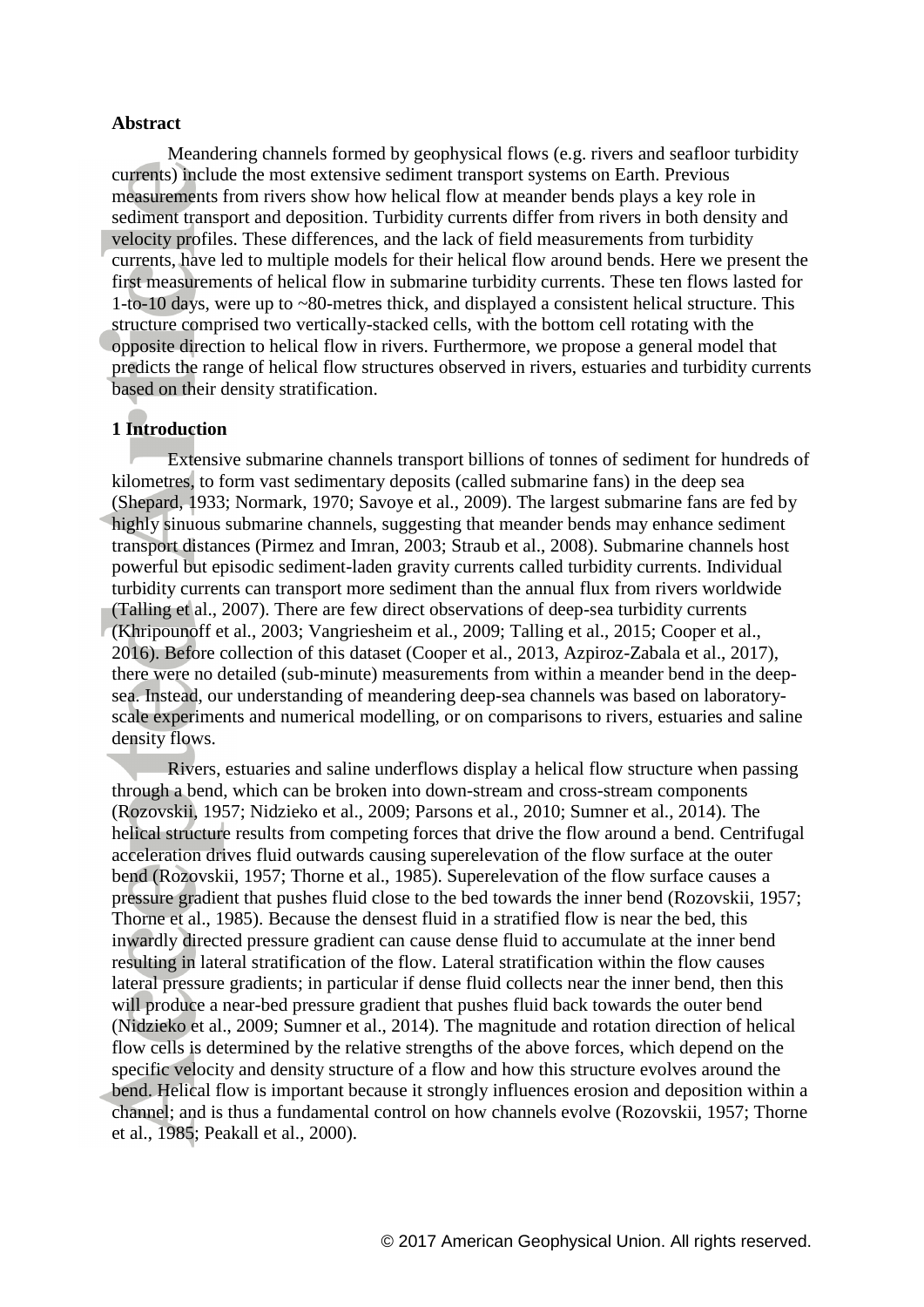Previous work has demonstrated that the helical structure can vary in two key ways. First, it can vary in the direction of rotation. Second, there can be a single helix (i.e. one rotating cell), or multiple helices stacked on top of one another (Corney et al., 2006; Imran et al., 2008; Corney et al., 2008). Helical circulation in rivers is dominated by a single helix that rotates in a clockwise direction when looking downstream through a left-hand bend. (Rozovskii, 1957; Thorne et al., 1985). Initial numerical models for turbidity currents suggested that helical circulation is similar to that in a river bend (Kassem and Imran, 2004). However, the first physical experiments of helical circulation in turbidity currents showed an opposite direction of rotation – with the near-bed flow moving towards the outer bank (Corney et al., 2006; Keevil et al., 2006). To complicate matters further, both directions of helical circulation (river-like and river-reversed) have subsequently been observed in turbidity current experiments and models, depending on flow conditions and channel morphology (Imran et al., 2007; Islam and Imran, 2008; Cossu and Wells, 2010; Abad et al., 2011; Giorgio Serchi et al., 2011; Huang et al., 2012; Dorrell et al, 2013; Janocko et al., 2013; Bolla Pittaluga and Imran, 2014; Ezz and Imran, 2014).

Flow around bends in well-mixed estuaries show a river-like basal helical circulation, while stratified estuaries and saline flows are river-reversed (Nidzieko et al., 2009; Wei et al., 2013). In stratified flows, across-flow variation in stratification (i.e. flow density) sets up an additional lateral pressure gradient that is thought to play a key role in determining the direction of the flow rotation (Nidzieko et al., 2009; Sumner et al., 2014). Such stratificationtriggered pressure gradients have been suggested to be important for turbidity currents, which are density-stratified because of vertical variations in sediment concentration (Sumner et al., 2014; Peakall and Sumner, 2015). This hypothesis remains untested because of a lack of field-scale observations of turbidity currents.

Here we present the first direct measurements of turbidity currents at a meander bend in the ocean, including ten flows with varying flow conditions. We use this data to determine the rotation direction of helical flow within these turbidity currents. This provides the first field test of existing numerical and experimental models. Second, we determine how flow structure varies with fluctuating flow properties, and discuss the implications for the morphological evolution of submarine channel bends. Finally, we compare our results with existing field measurements in other geophysical flows, and propose a general model for helical flow structure across a wide range of geophysical flows including rivers, saline density flows, and turbidity currents.

### **2 Study area**

Our data were recorded at 2,000 m water depth in the Congo Canyon (Cooper et al., 2013; Azpiroz-Zabala et al., 2017). The Congo Canyon is the proximal part of one of the largest submarine channel systems on Earth, which is fed directly by the Congo River (Heezen et al., 1964). The submarine channel extends for over 1000 km, from the continental shelf to its final termination at 5000 m water depth (Heezen et al., 1964; Khripounoff et al., 2003). The upper part of the Congo Canyon has a meandering planform with tight bends, a deeply incised thalweg and numerous terraces (Fig. 1). The Congo Canyon is a highly active system in the present day. Several turbidity currents occur each year in the upper canyon, based on cable breaks (Heezen et al., 1964) and direct flow measurements (Khripounoff et al., 2003; Cooper et al., 2013; 2016; Azpiroz-Zabala et al., 2017).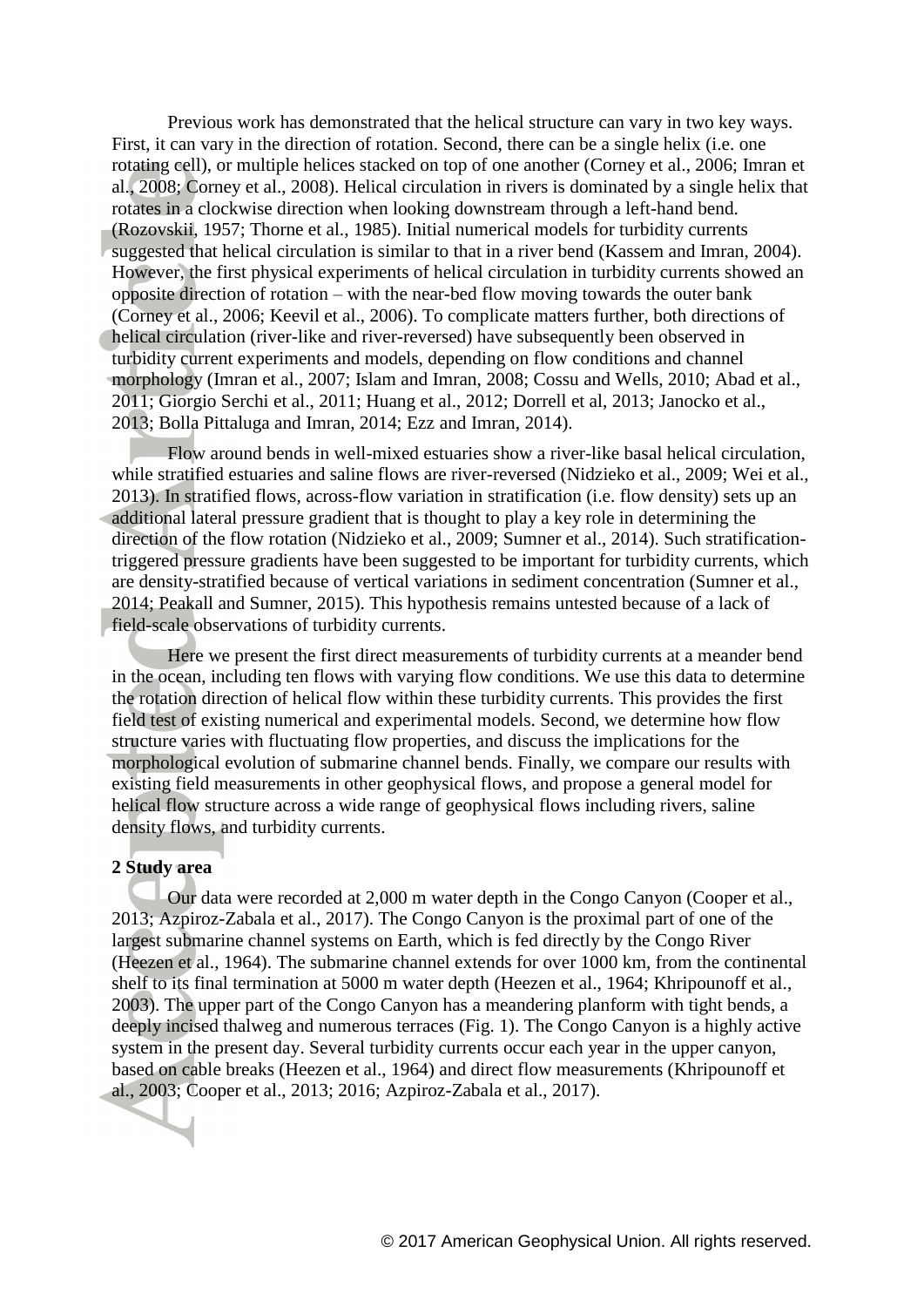#### **3 Methods**

This dataset represents the first detailed direct measurements of turbidity currents in the deep ocean (Cooper et al., 2013; Azpiroz-Zabala et al., 2017). Ten flows were measured, with durations ranging from eight hours to over nine days. Flow thicknesses varied from 16 m to 75 m; and flow velocities reached up to 2.3 m/s (Azpiroz-Zabala et al., 2017).

The data were collected using a 300 kHz acoustic Doppler current profiler (ADCP) anchored downstream of a meander bend in the Congo Canyon (Fig. 1). The ADCP emits acoustic signals into the water column, and computes averaged flow velocities over the acoustic footprint based on the Doppler shift (see Supporting Information). The ADCP was downward looking, and moored 85 m above the seafloor from December 2009 to March 2010 (Fig. 1). Velocities were measured every five seconds, and vertically averaged over twometre high grid cells called bins (Cooper et al., 2013).

We deduce the helical circulation from the vertical velocity profiles measured by the ADCP by calculating primary and secondary velocities. We define primary velocity as follows. First, we evaluate the flow direction for each ADCP velocity measurement binned by depth, and average the velocities in this vertical profile to obtain the mean flow velocity direction. The primary velocity is then the component of velocity parallel to the mean velocity direction. We then define secondary velocity as the component of the velocity measurements perpendicular to the mean velocity direction (Rozovskii, 1957). In a similar way to previous studies of helical flows made with single moorings, we use the secondary velocity to infer the helical flow structure (Nidzieko et al., 2009). The sign of the secondary velocity represents the direction of the secondary flow captured by the ADCP with positive values directed towards the outer bend, and negative values towards the inner bend. The Rozovskii definition of secondary circulation assumes that the total outward directed velocity balances an equal total inward directed velocity. These secondary flow vectors define circulation cells that provide a two-dimensional view of the helical flow in the across-flow section (Fig. 2).

The ADCP data were processed using the following steps (see Supporting Information for more detail): (1) Data was linearly interpolated from velocities of 0 m/s at the seabed to the velocity value of the lowest reliable measurement at 5 m above the seafloor (side lobe interference area, see Supporting Information); (2) The thickness of the flow is calculated following the integral relation by Ellison and Turner (1959); (3) The resultant vertical velocity profiles were depth-averaged to obtain the average flow velocity and depth; (4) Primary and secondary velocities were calculated respectively as parallel and perpendicular to this average flow direction using the Rozovskii method (Rozovskii, 1957); (5) Results were averaged over 30 minutes to reduce sampling deviation of measurements. (6) Profiles influenced by tidal currents with magnitudes approaching that of the secondary circulation velocities were removed; (7) patterns of helical flow were analysed by arranging the data by flow thickness.

# **4 Results**

We visualise and quantify helical flow in field-scale turbidity currents (Fig. 2). The ten measured flows vary in maximum thickness, duration and primary velocity. Surprisingly, despite these variations, the secondary circulation pattern remains consistent among most flows (i.e. those 28 - 52 m thick; Fig. 3). The secondary circulation comprises two vertically stacked cells, and this structure is independent of primary velocity and flow thickness (Fig. 3). The lower cell rotates in a river-reversed direction, counter-clockwise when looking downstream, whilst the upper cell has the opposite rotation direction (Fig. 2). In flows thinner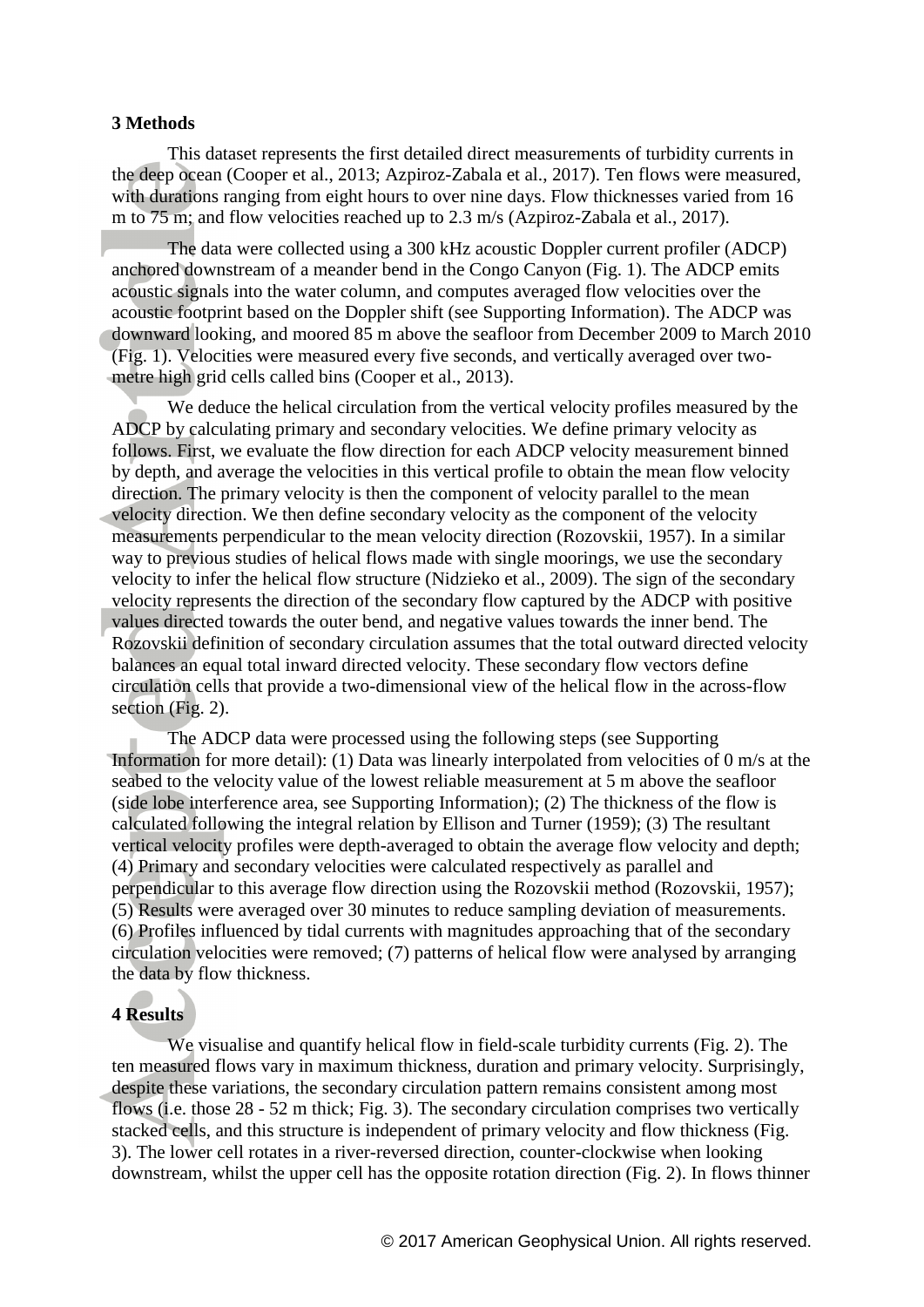than 28m, the lower half of the bottom cell lies within the side lobe interference area, and thus is not imaged accurately (see Supporting Information). Flows thicker than 52 m appear to lack a consistent two-cell pattern; this results from having few  $(\leq 3)$  profiles with these thicknesses and thus individual profiles having a disproportionate impact on the average pattern (Fig. 3).

The average normalized secondary flow profile has maximum velocities from 0.02 to 0.09 m/s, which are 2-5% of the corresponding primary flow velocity. The same two-cell pattern holds for thinner flows (28 - 34 m thick), however, the magnitude of secondary circulation is less. In all cases, the centre of the lowermost circulation cell corresponds to the height of the maximum primary velocity.

# **5 Discussion**

5.1. Observations of turbidity currents are consistent with previous models of stratified saline flows

Circulation cells form predominantly by the interaction of competing pressure gradients (Fig. 4a-c). In river-like circulation, centrifugal forces drive superelevation of the flow at the outer bend, generating a pressure gradient that drives near-bed flow towards the inner bend. River-like circulation can occur in density currents despite their near-bed velocity maximum because centrifugal acceleration moves the velocity maximum upwards and outwards (Sumner et al., 2014). In stratified saline density flows, an additional counter-acting pressure gradient is generated by dense fluid accumulating near the inner bend, which sets up a lateral pressure gradient that drives near-bed flow towards the outer bend (Fig. 4a-b) (Nidzieko et al., 2009; Umlauf and Arneborg, 2009; Sumner et al., 2014). Such lateral pressure gradients may be enhanced by lateral velocity variations (Eggenhuisen and McCaffrey, 2012a). If the stratification-triggered pressure gradient dominates, then near-bed fluid is forced back towards the channel axis causing a river-reversed direction of rotation (Nidzieko et al., 2009; Umlauf and Arneborg, 2009; Sumner et al., 2014). It was hypothesized that this mechanism might apply to sediment-laden turbidity currents (Sumner et al., 2014) – we provide the first field-data to support this.

5.2. Application of saline flow model to our observations

Our measurements were collected downstream from a bend apex (Fig. 1). Therefore, the measurements are the result of evolving processes operating within the bend. As the flow travels around the bend, it experiences a centrifugal force that causes flow superelevation at the outer bend, generating a pressure gradient towards the inner bend (Fig. 4a). This generates a single, river-like cell that pushes suspended sediment towards the inner bend. Accumulation of sediment-laden fluid at the inner bend causes a lateral pressure gradient that opposes the flow of sediment-laden fluid towards the inner bend (Fig. 4b). In our observations just downstream of the apex, the centrifugal acceleration decreases, and therefore the inwardly directed pressure gradient (caused by superelevation) decreases. Thus, the outwardly directed pressure gradient (caused by stratification) equals the original superelevation-driven force. Cross-stream near-bed flow must stop, before switching to become outwardly-directed as the centrifugal forces start to decrease (Fig. 4c). Our suggested model contrasts with earlier models that proposed switching of secondary flow direction occurred between bends (Giorgio Serchi et al., 2011; Peakall and Sumner, 2015). Also, rather than reversing the original direction of the flow cell, this process spawns a new river-reversed near-bed flow cell, which is located beneath the original river-like flow cell (Nidzieko et al., 2009). This produces the observed two-cell structure. The upper cell is driven by pressure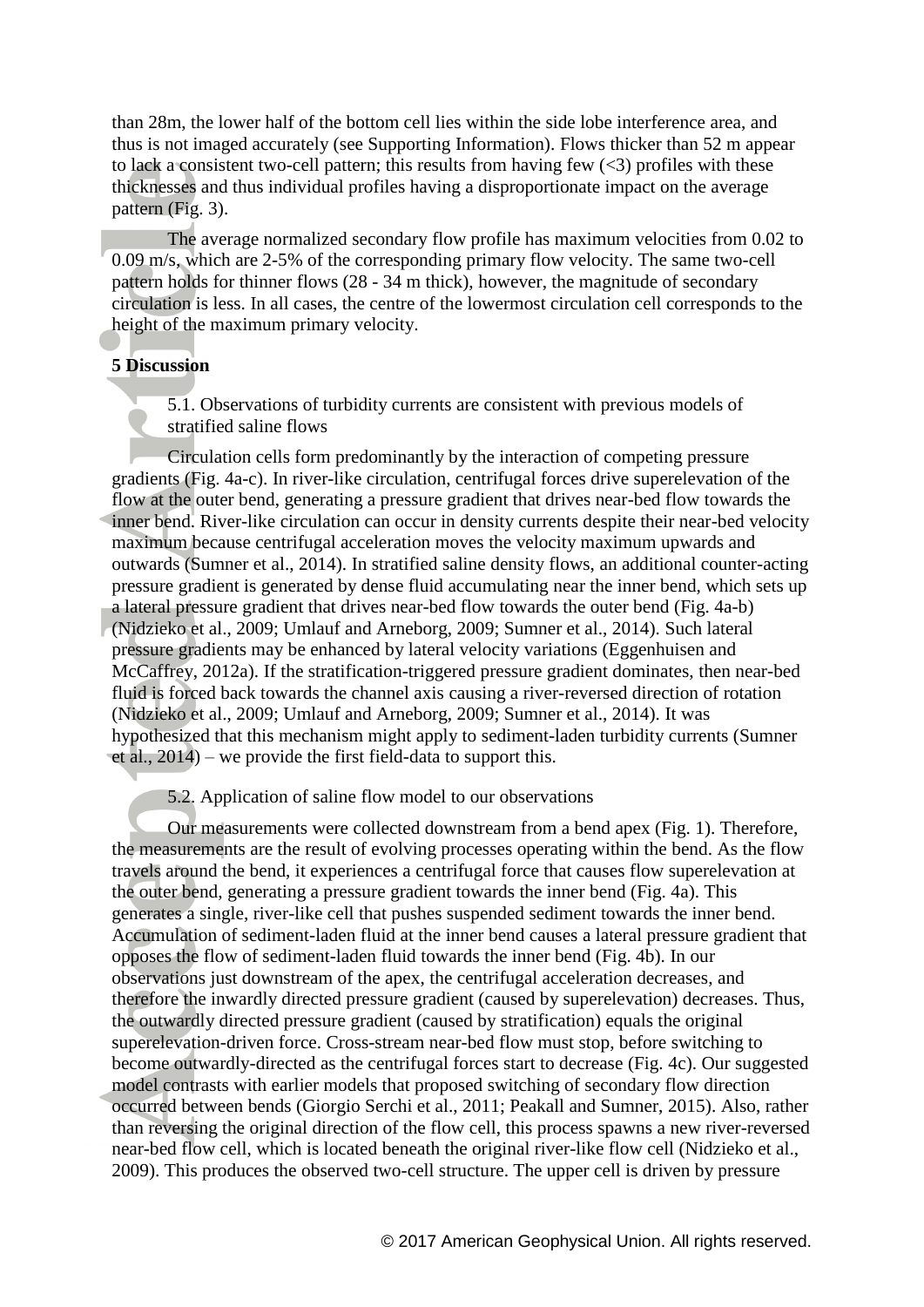gradients due to flow superelevation. The lower cell is driven by pressure gradients due to lateral stratification (Fig. 2 and 3). The thickness of the bottom cell is controlled by the height that sediment is elevated when pushed towards the inner bend. We observe correlation between the heights of maximum downstream velocity and the centre of the bottom cell. This probably results from difficulties mixing sediment across the low turbulence zone around the velocity maximum in turbidity currents (Eggenhuisen and McCaffrey, 2012b).

5.3. A general model for helical flow

In this section we extend the above model to predict helical flow structure in a diverse array of geophysical flows, ranging from rivers to saline density flows and turbidity currents.

All flows experience centrifugally-driven superelevation of their upper surface that creates a pressure gradient causing river-like helical flow (Fig. 4a). This can cause accumulation of dense-fluid or sediment towards the inner bend, which creates lateral stratification, and causes an opposing pressure gradient back towards the outer bend (Fig. 4b). We suggest that three potential scenarios exist (d, e and f in Fig. 4), depending on which of these two pressure gradients dominate.

In scenario A (Fig. 4d), a single weak river-like cell arises. The centrifugally-driven pressure gradient displaces sediment to the inner bend as bedload, but has insufficient energy to suspend the sediment. Therefore, there is no lateral stratification-driven pressure gradient back across the channel axis. We propose that scenario A occurs in bedload-dominated rivers and coarse-grained turbidity currents, and deposits point bars at the inner bend apex (Bagnold, 1977; Thorne et al., 1985).

In scenario B (Fig. 4e), a single river-like cell is created. However, in this case the centrifugally-driven pressure gradient is sufficient to move and suspend sediment at the inner bend. This results in a lateral stratification-driven pressure gradient that is smaller than that centrifugally-driven pressure gradient. Thus sediment remains in suspension and follows the streamlines of the circulation cell, causing overturning and mixing. We propose that scenario B occurs in well-mixed flows such as suspension-dominated rivers and saline flows, where sediment remains suspended with no deposition (Chikita, 1989; Nidzieko et al., 2009).

In scenario C (Fig. 4f), two circulation cells are formed, with the lower most cell showing river-reversed behaviour. Here, the centrifugally-driven pressure gradient pushes sediment towards the inner bend. This stratification generates a lateral pressure gradient back across the channel. When the stratification-triggered pressure gradient is larger than the superelevation-triggered pressure gradient, cross-stream flow slows down and momentarily stops (Fig. 4c, 4f). As the superelevation generated pressure gradient decreases beyond the bend-apex, the lateral pressure gradient due to sediment stratification causes suspended sediment to flow back towards the channel axis. This generates a new helical flow cell, beneath the original cell. This bottom cell is river-reversed, and is initiated just downstream of the bend-apex where centrifugal forces decline. Above the new lower cell, the original river-like cell continues to rotate (Fig.4f). We propose that scenario C occurs in strongly stratified rivers, saline flows and turbidity currents, and sediment deposits downstream of the bend apex (Chikita, 1989; Nidzieko et al., 2009; Parsons et al., 2010; Darby and Peakall, 2012; Wei et al, 2013).

5.4. Application of the general model to a range of geophysical flows

Our new model differs from previous models (Giorgio Serchi et al., 2011; Dorrell et al., 2013; Peakall and Sumner, 2015) with respect to (i) the location in the channel system where a second basal cell develops, and (ii) the importance of confinement in secondary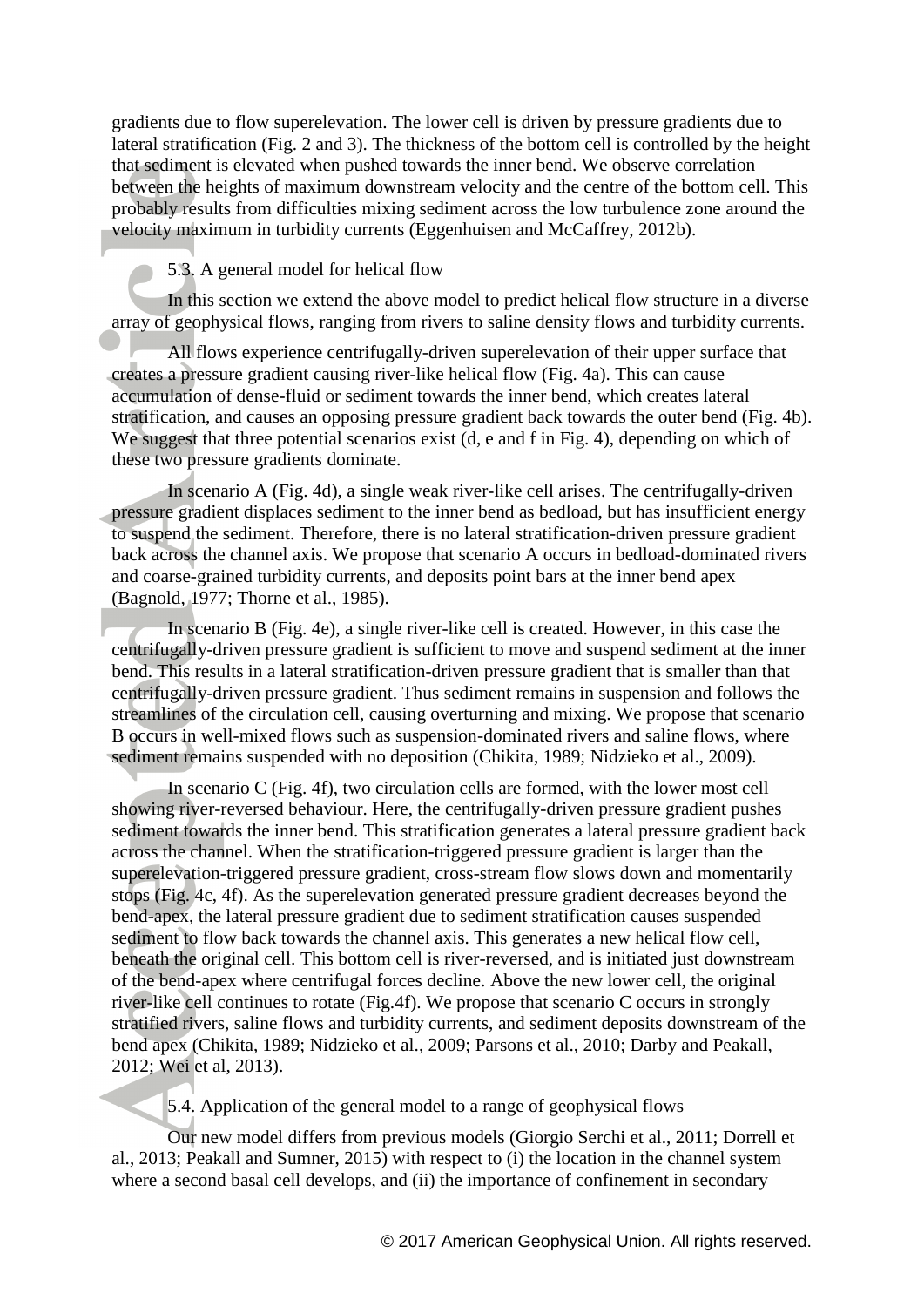circulation. In addition, our new model predicts the helical flow structure across a diverse array of particle laden or saline flow types.

Previous work suggested that the rotation direction of secondary circulation is constant around an individual bend, and only changes its rotation direction between adjacent bends (Giorgio Serchi et al., 2011). Here we propose that this hypothesis holds for the upper helical flow cell, which is governed by centrifugal forces. However, when a lower helical flow cell develops, this reversed flow cell is generated just downstream of the bend apex. Secondly, we propose that the level of confinement of the channel systems plays an important role in secondary circulation. In confined systems, sufficiently stratified flows will show an upper river-like helical flow cell. However, in unconfined systems this upper cell may overspill, and thus destroy itself, leading to a single river-reversed basal circulation cell (Dorrell et al., 2013).

This new general model can be applied to a large range of flows, from coarse-grained rivers to saline density flows. Here we discuss the implications of the model for understanding the architecture and the evolution of submarine channels. We consider the behaviour of multiple turbidity currents with the same size and stratification travelling through an evolving submarine channel. We hypothesize that stratified turbidity currents will behave according to scenario C of our model. In this case, near-bed flow is driven towards the outer bend by pressure gradients generated by density-stratification within the flow. Previous studies suggested (Peakall et al., 2000) that this type of secondary flow causes sediment to be deposited as point bars located downstream of bend apices. These point bars would increase the meander curvature, thus increasing the centrifugal forces and superelevation experienced by subsequent turbidity currents. However, once the pressure gradient towards the inner bend generated by superelevation exceeds the pressure gradient towards the outer bend generated by lateral stratification, then flow would switch to scenario B. In this case, near-bed flow is driven towards the inner bend by centrifugally-driven pressure gradients. These pressure gradients exceed the lateral stratification-driven pressure gradients. As a consequence, the helical flow overturns sediment in suspension, thereby resulting in no deposition. At this point, the channel would cease meandering and its planform would become locked for flows of such size and stratification.

The largest submarine fans on Earth are fed by meandering channel systems. We propose that helical circulation around bends causes sediment to slosh from side-to-side, or be overturned continuously, thereby helping to keep the sediment suspended over long distances. Together with fluid turbulence, helical flow thus plays a role in the extraordinary ability of turbidity currents to transport very large quantities of sediment for hundreds of kilometres.

# **Acknowledgments**

We would like to thank Chevron for access to this exceptionally valuable dataset. We thank Jon Wood (Ocean Data Technology) and others involved in building the mooring and collecting the data.

M.A. was funded by National Oceanography Centre Southampton and Graduate School of National Oceanography Centre Southampton. M.J.B.C. and P.J.T. were supported by the Natural Environment Research Council projects NE/M017540/1, NE/K011480/1, NE/L009358/1 and NE/M007138/1. D.R.P. recognises funding via HEIF at the University of Hull, and Natural Environment Research Council Project NE/K011480/1. M.A.C. was funded by the natural Environment Research Council grants NE/N012798/1 and NE/P009190/1.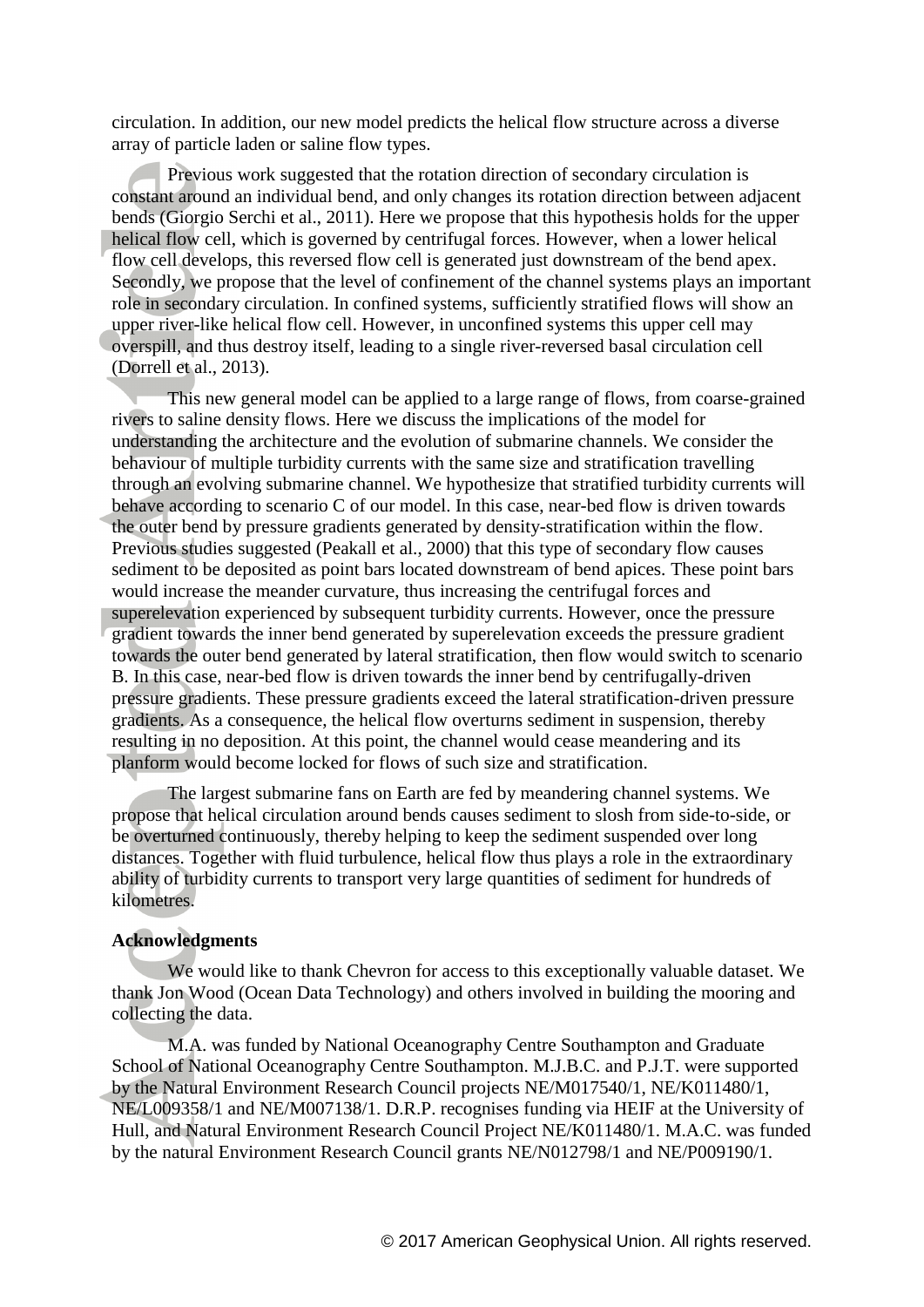All data needed to evaluate the conclusions in the paper are presented in the paper and/or the Supporting Information. Additional data related to this paper may be requested from the authors.

# **References**

- Abad, J.D., Sequeiros, O.E., Spinewise, B., Pirmez, C., Garcia, M.H. and Parker, G. (2011). Secondary current of saline underflow in a highly meandering channel: experiments and theory. J. Sedim. Res. 81, 787-813.
- Azpiroz-Zabala, M., Cartigny, M.J.B., Talling, P.J., Parsons, D.R., Sumner, E.J., Clare, M.A., Simmons, S.M., Cooper, C. and Pope, E. (2017). Newly recognized turbidity current structure can explain prolonged flushing of submarine canyons, Science Advances 3: e1700200.
- Bagnold, R.A. (1977). Bed load transport by natural rivers. Water Resour. Res. 13 (2), 303- 312.
- Bolla Pittaluga, M. and Imran, J. (2014). A simple model for vertical profiles of velocity and suspended sediment concentration in straight and curved submarine channels. Journal of Geophysical Research: Earth Surface 119, 483-503, doi: 10.1002/2013JF002812.
- Chikita, K. (1989). A field study on turbidity currents initiated from spring runoffs. Water Resourc. Res. 25 (2), 257-271.
- Cooper, C., Wood, J., and Andrieux, O. (2013). Turbidity current measurements in the Congo Canyon. OTC 23992. Offshore Technology Conference, 6-9 May, Houston, Texas. 12 pp.
- Cooper, C., Wood, J., Imran, J., Islam, A., Wright, P., Faria, R., Tati, A. and Casey, Z. (2016) Designing for turbidity currents in the Congo Canyon. OTC 26919, Offshore Technology Conference, 2-5 May.
- Corney, R.K.T., Peakall, J., Parsons, D.R., Elliot, L., Amos, K.J., Best, J.L., Keevil, G.M. and Ingham, D.B. (2006). The orientation of helical flow in curved channels, Sedimentology 53, 249-257.
- Corney, R.K.T., Peakall, J., Parsons, D.R., Elliot, L., Best, J.L , Thomas, R.E., Keevil, G.M., Ingham, D.B. and Amos, K.J. (2008). Reply to Discussion of Imran et al. on ''The orientation of helical flow in curved channels'' by Corney et al., Sedimentology, 53, 249–257. Sedimentology 55, 241-247.
- Cossu, R. and Wells, M.G. (2010). Coriolis forces influence the secondary circulation of gravity currents flowing in large-scale sinuous submarine channel systems. Geophys. Res. Lett., 37, L17603, doi:10.1029/2010GL044296.
- Darby, S.E. and Peakall, J. (2012). Modelling the equilibrium bed topography of submarine meanders that exhibit reversed secondary flows. Geomorphology 163-164, 99-109.
- Dorrell, R.M., Darby, S.E., Peakall, J., Sumner, E.J., Parsons, D.R. and Wynn, R.B. (2013). Superelevation and overspill control secondary flow dynamics in submarine channels, J. Geoph. Res. 118.
- Eggenhuisen, J.T. and Mc Caffrey, W.D. (2012a). Dynamic deviation of fluid pressure from hydrostatic pressure in turbidity currents: Geology 40, 295–298, doi: 10.1130/G32627.1.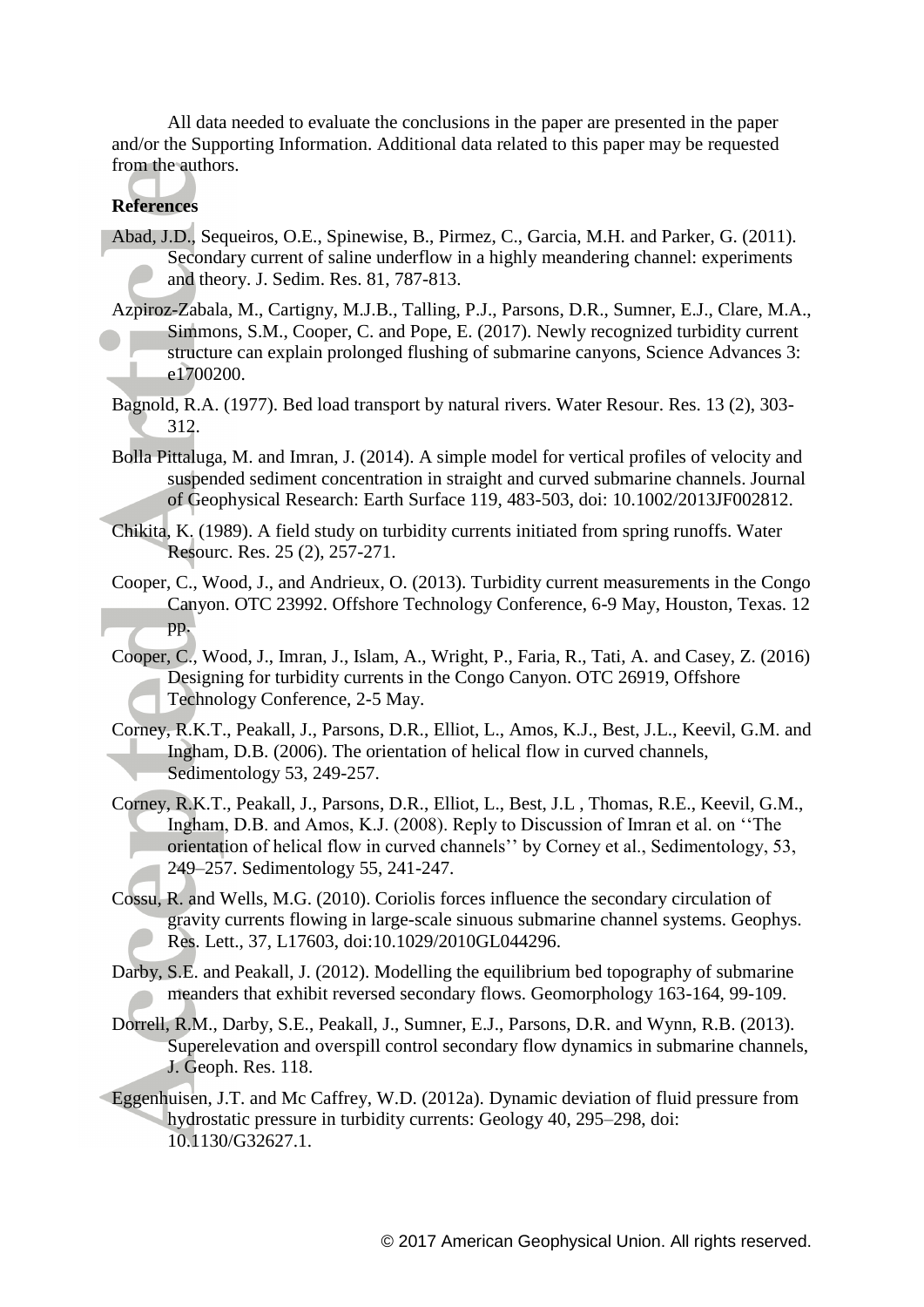- Eggenhuisen, J.T. and Mc Caffrey, W.D. (2012b). The vertical turbulence structure of experimental turbidity currents encountering basal obstructions: implications for vertical suspended sediment distribution in non-equilibrium currents. Sedimentology 59, 1101-1120.
- Ellison, T.H. and Turner, J.S. (1959). Turbulent entrainment in stratified flows. Journal of Fluid Mechanics 6(3), 423-448. doi: 10.1017/S0022112059000738.
- Ezz, H. and Imran, J. (2014). Curvature-induced secondary flow in submarine channels, Environ. Fluid Mech. 14, 343-370.
- Giorgio Serchi, F., Peakall, J., Ingham, D.B. and Burns, A.D. (2011). A unifying computational fluid dynamics investigation on the river-like to river-reversed secondary circulation in submarine channel bends. J. Geoph. Res., 116, C06012, doi:10.1029/2010JC006361, 2011.
- Heezen, B.C., Menzies, R.J., Schneider, E.D., Ewing, W.M., Granelli, N.C.L. (1964). Congo Submarine Canyon. Am. Ass. Petrol. Geol. Bull. 48 (7), 1126-1149.
- Huang, H., Imran, J. and Pirmez, C. (2012). The depositional characteristics of turbidity currents in submarine sinuous channels. Marine Geology 329–331, 93–102.
- Imran, J., Islam, M.A., Huang, H., Kassem, A., Dickerson, J., Pirmez, C. and Parker, G. (2007). Helical flow couplets in submarine gravity underflows. Geology 35 (7), 659- 662.
- Imran, J., Islam, M.A., Kassem, A. (2008). ''The orientation of helical flow in curved channels'' by Corney et al., Sedimentology, Vol. 53, pp. 249–257 – discussion. Sedimentology 55, 235-239.
- Islam, M.A. and Imran, J. (2008). Experimental modeling of gravity underflow in a sinuous submerged channel. J. Geoph. Res. 113, C07041, doi:10.1029/2007JC004292.
- Janocko, M., Cartigny, M.B.J., Nemec, W. and Hansen, E.W.M. (2013). Turbidity current hydraulics and sediment deposition in erodible sinuous channels: Laboratory experiments and numerical simulations. Mar. and Petrol. Geol. 41, 222-249.
- Kassem, A. and Imran, J. (2004). Three-dimensional modeling of density current. II. Flow in sinuous confined and unconfined channels, J. Hydraul. Res. 42 (6), 591-602.
- Keevil, G.M., Peakall, J., Best, J.L. and Amos, K.J. (2006). Flow structure in sinuous submarine channels: velocity and turbulence structure of an experimental submarine channel, Mar. Geol. 229, 241-257.
- Khripounoff, A., Vangriesheim, A., Babonneau, N., Crassous, P., Dennielou, B. and Savoye, B. (2003) Direct observation of intense turbidity current activity in the Zaire submarine valley at 4000 m water depth. Mar. Geol. 194, 151-158.
- Nidzieko, N. J., Hench, J.L. and Monismith, S.G. (2009). Lateral circulation in well-mixed and stratified estuarine flows with curvature, J. Phys. Oceanogr., 39, 831–851, doi:10.1175/2008JPO4017.1.
- Normark, W.R. (1970). Growth patterns of deep-sea fans. Am. Assoc. Petrl. Geol. Bulletin 54 (11), 2170-2195.
- Parsons, D.R., Peakall, J., Aksu, A.E., Flood, R.D., Hiscott, R.N., Besiktepe, S. and Mouland, D. (2010). Gravity-driven flow in a submarine channel bend: direct field evidence of helical flow reversal, Geology 38, 1063-1066.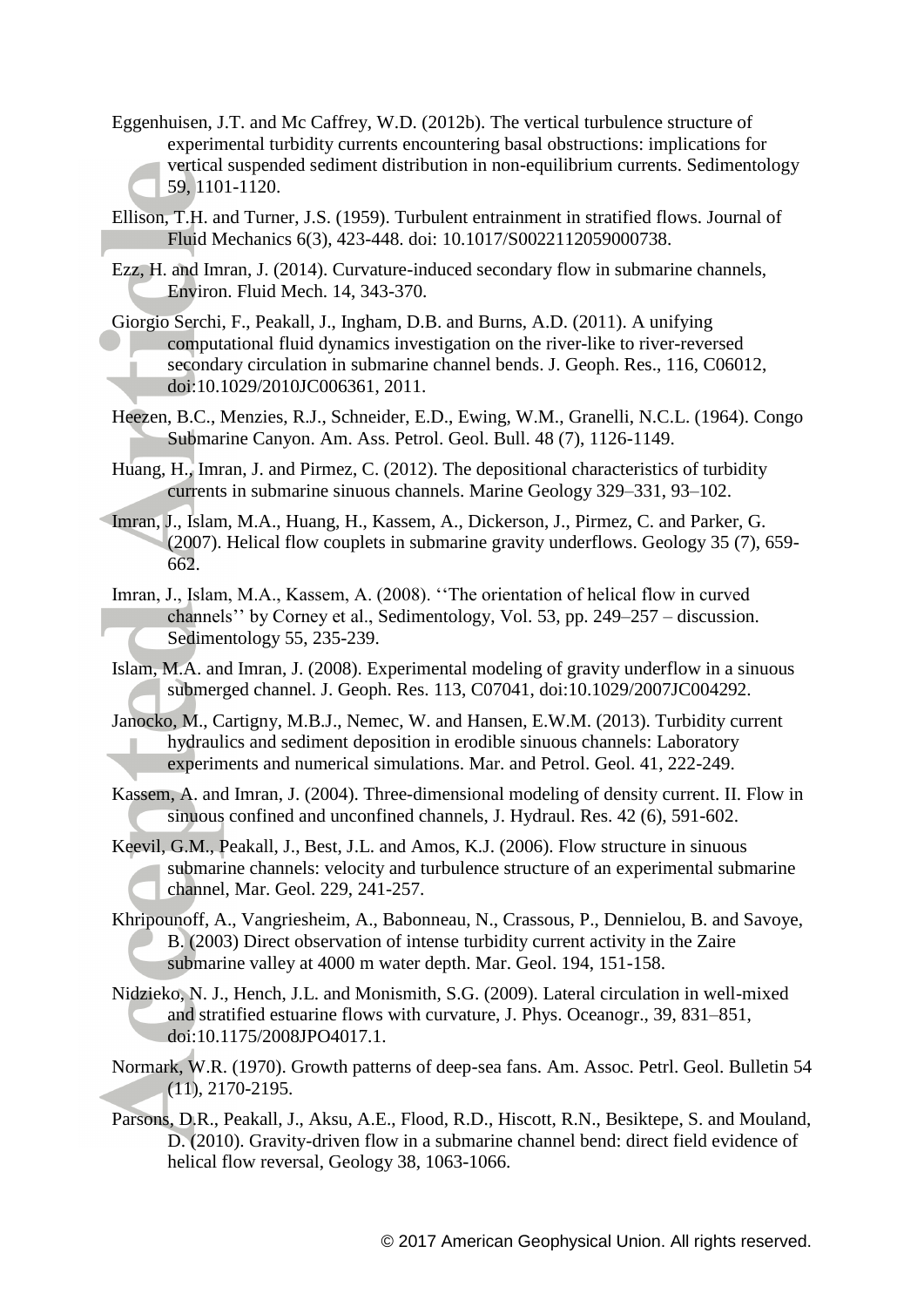- Peakall, J., McCaffrey, B. and Kneller, B. (2000). A process model for the evolution, morphology, and architecture of sinuous submarine channels. J. Sediment. Res., 70 (3), 434–448.
- Peakall, J. and Sumner, E.J. (2015). Submarine channel flow processes and deposits: A process-product perspective. Geomorphology 244, 95-120.
- Pirmez, C. and Imran, J. (2003). Reconstruction of turbidity currents in Amazon Channel, Marine and Petroleum Geology 20, 823-849.
- Rozovskii, I.L., 1957. Flow of Water in Bends of Open Channels. Kiev, Academy of Sciences of the Ukrainian SSR, 233 pp.
- Savoye, B., Babonneau, N., Dennielou, B. and Bez, M. (2009). Geological overview of the Angola-Congo margin, the Congo deep-sea fan and its submarine valleys, Deep-Sea Res. II 56, 2169-2182.
- Shepard, F.P. (1933) Submarine valleys. Am. Geograph. Soc. 23 (1), 77-89.
- Straub, K.M., Mohrig, D., McElroy, B. and Buttles, J. (2008). Interactions between turbidity currents and topography in aggrading sinous submarine channles: A laboratory study, GSA Bulletin 120, 3/4, 368-385. doi: 10.1130/B25983.1.
- Sumner, E.J., Peakall, J., Dorrell, R.M., Parsons, D.R., Darby, S.E., Wynn, R.B., McPhail, S.D., Perrett, J., Webb, A. and White, D. (2014). Driven around the bend: Spatial evolution and controls on the orientation of helical bend flow in a natural submarine gravity current, J. Geoph. Res. Oceans 119.
- Talling, P.J., Wynn, R.B., Masson, D.G., Frenz, M., Cronin, B.T., Schiebel, R., Akhmetzhanov, A.M., Dallmeier-Tiessen, S., Benetti, S., Weaver, P.P.E., Georgiopoulou, A., Zühlsdorff, C. and Amy, L.A. (2007). Onset of submarine debris flow deposition far from original giant landslide. Nature 450, 541-544.
- Talling, P.J., Allin, J., Armitage, D.A., Arnott,R.W.C., Cartigny, M.J.B., Clare, M.A., Felletti, F., Covault, J.A., Girardclos, S., Hansen, E., Hill, P.R., Hiscott, R.N., Hogg, A.J., Hughes Clarke, J., Jobe, Z.R., Malgesini, G.E., Mozzato, A., Naruse, H., Parkinson, S., Peel, F.J., Piper, D.J.W., Pope, E., Postma, G., Rowley, P., Sguzzini, A., Stevenson, C.J., Sumner, E.J., Sylvester, Z., Watts, C. and Xu, J. (2015). Key future directions for research on turbidity currents and their deposits. Journal of Sedimentary Research 85, 153–169. doi: http://dx.doi.org/10.2110/jsr.2015.03.
- Thorne, C.R., Zevenbergen, L.W., Pitlick, J.C., Rais, S., Bradley, J.B. and Julien, P.Y. (1985). Direct measurement of secondary currents in a meandering sand-bed river. Nature, 316, 746–747.
- Umlauf, L. and Arneborg, L. (2009). Dynamics of Rotating Shallow Gravity Currents Passing through a Channel. Part I: Observation of Transverse Structure. J. Phys. Ocean. 39, 2385-2401.
- Vangriesheim, A., Khripounoff, A. and Crassous, P. (2009). Turbidity events observed in situ along the Congo submarine channel. Deep-Sea Research II 56, 2208–2222.
- Wei, T., Peakall, J., Parsons, D.R., Chen, Z. Zhao, B. and Best, J. (2013). Three-dimensional gravity-current flow within a subaqueous bend: Spatial evolution and force balance variations. Sedimentology 60, 1668–1680.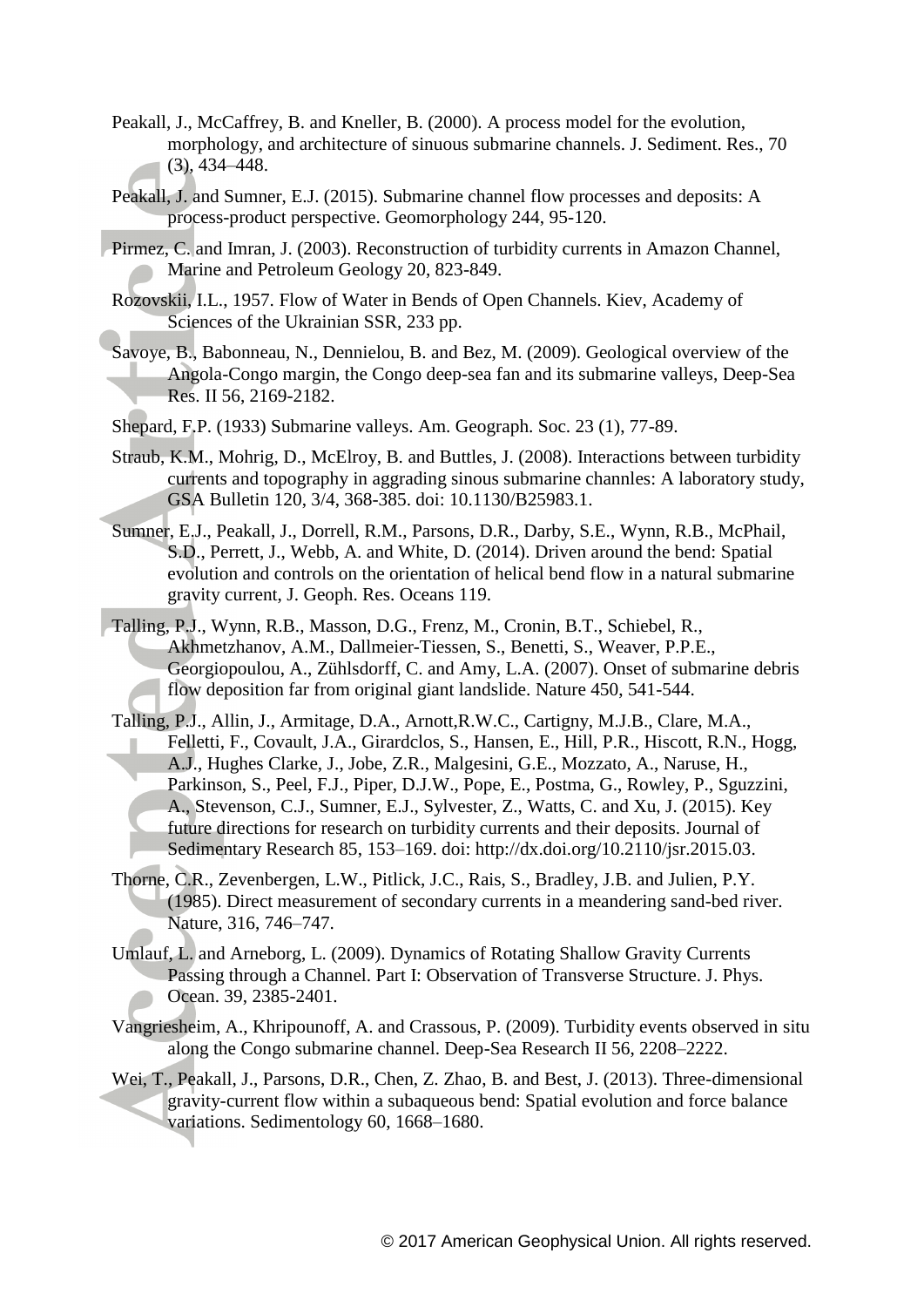

**Figure 1.** Location of the ADCP in the Congo Canyon. (a) Map of the Congo Canyon showing the study area (rectangle), with bathymetric contours in meters. (b) Detailed map showing the location of the instrumented mooring (green circle). Bold line indicates crosscanyon profile in panel 1c. I and O denote the inner bend and outer bend respectively. (c) Cross-canyon profile at deployment location showing acoustic Doppler current profiler (ADCP) suspended 85 m above the canyon floor.

Acce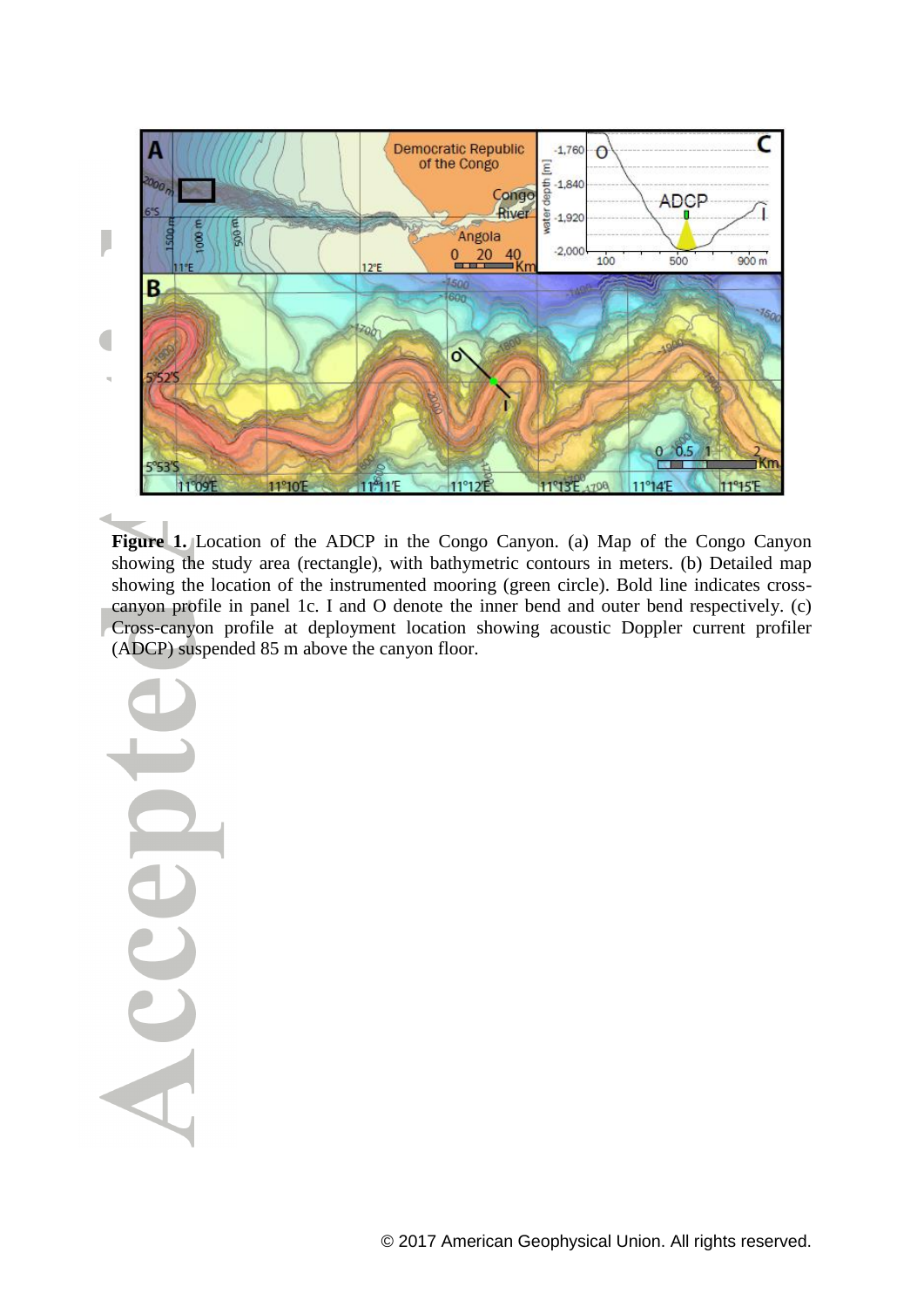

Figure 2. Primary (top) and secondary (bottom) velocities for three events recorded in the Congo Canyon. (a) Flow 1 is the longest duration flow. (b) Flow 4 shows the most stable secondary circulation structure. (c) Flow 10 is the fastest flow entirely recorded. Yellow lines in secondary velocity panels indicate height above the seabed (asb) of maximum velocity. Areas of side-lobe interference are shaded at the bottom of each panel. Blank areas in secondary velocity panels define tidal currents (see Supporting Information).

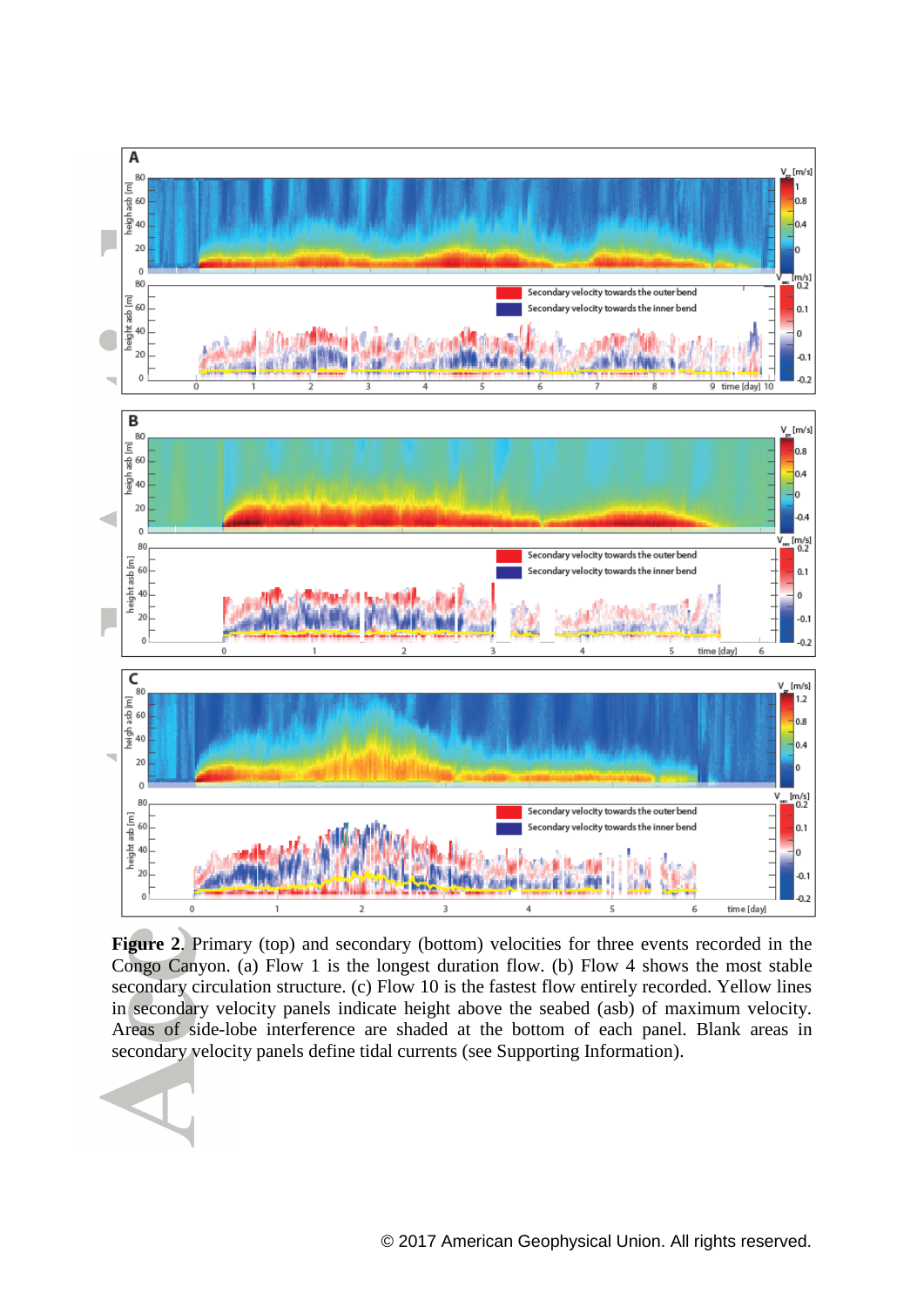

**Figure 3.** Profiles of the event-averaged primary and secondary velocity, which are ordered by flow thickness. (a) Event-averaged secondary velocity profiles arranged by their flow thickness. The yellow stars indicate the height of the maximum primary velocity. Profiles in side lobe interference area are shown in grey. Horizontal grey line marks the top of side lobe interference area. (b) Average of profiles shown in (a). Red colours denote positive secondary velocities, towards the outer bend. Blue colours denote negative secondary velocities, towards the inner bend. (c) Event-averaged primary velocity profiles arranged by their flow thickness. (d) Depth-normalised primary velocity profile, and (e) depth-normalized secondary velocity profile constructed by averaging over all available measurements. Normalisation has been calculated according to flow depth and might bias averaged velocities towards faster velocities. Masb in x-axis in (a)-(c) denotes metres above seabed.